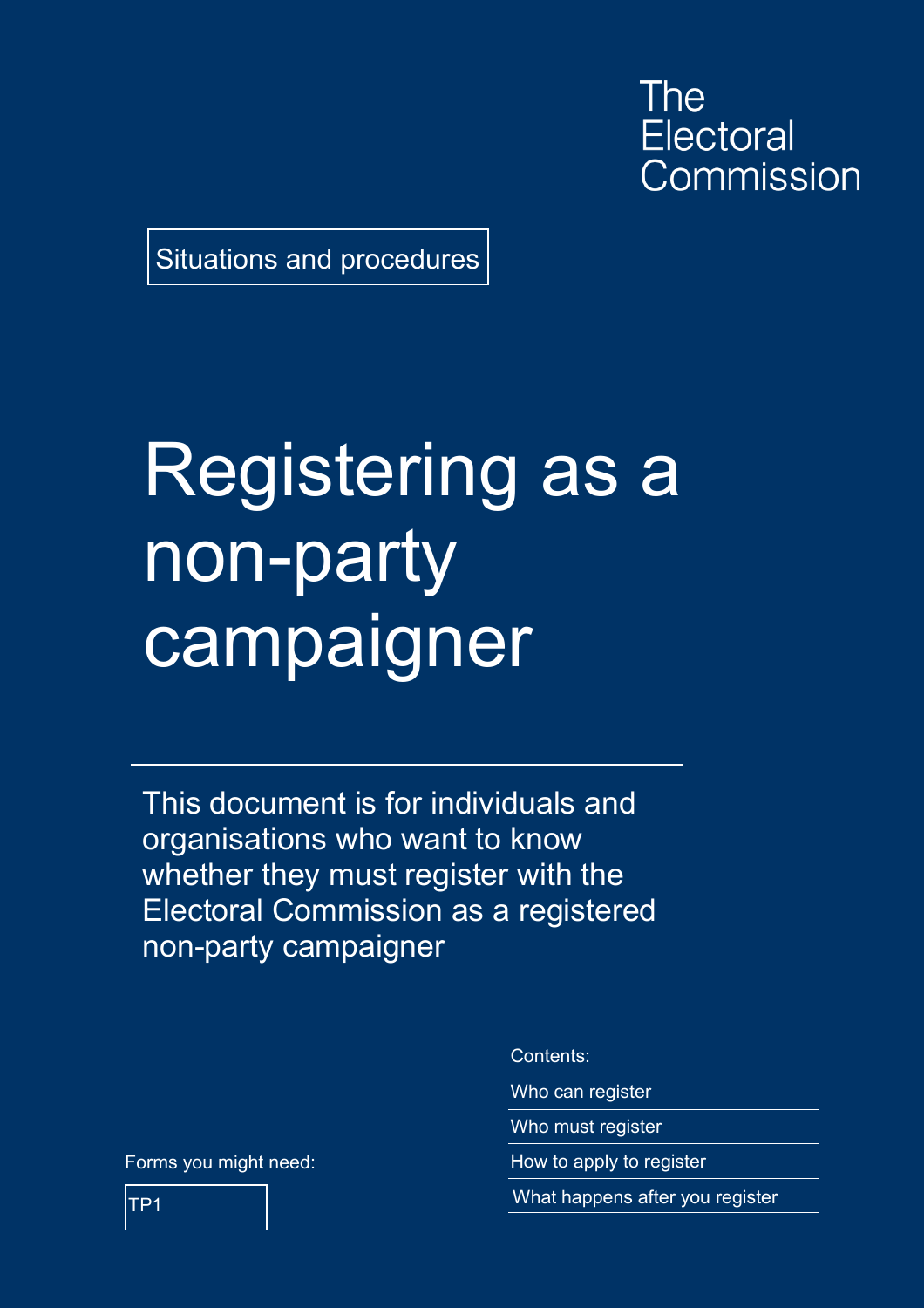#### Translations and other formats

For information on obtaining this publication in another language or in a large-print or Braille version please contact the Electoral Commission:

Tel: 020 7271 0500 Email: [publications@electoralcommission.org.uk](mailto:publications@electoralcommission.org.uk)

#### Terms and expressions we use

We use '**must**' when we refer to a specific legal or regulatory requirement. We use '**should**' for items we consider to be minimum good practice, but which are not legal requirements.

You do not have to follow this guidance, but if you do, you will normally be doing enough to comply with the law.

#### Our approach to enforcement

The Commission regulates political funding and spending in a way that is effective, proportionate and fair. We are committed to providing those we regulate with a clear understanding of their regulatory obligations through our guidance documents and advice service. If you are unsure of how any of the rules apply to you, please call us for advice. We are happy to help, so please get in touch.

We use advice and guidance proactively in order to secure compliance. And we take enforcement action, using our investigatory powers and sanctions, where it is necessary and proportionate to do so in order to meet our enforcement aims and objectives.

If you do not comply with legal or regulatory requirements you or your organisation may be subject to civil or criminal sanctions. You can find more information about the Commission's approach to enforcement at [www.electoralcommission.org.uk/who-we-are-and-what-we](https://www.electoralcommission.org.uk/who-we-are-and-what-we-do/our-enforcement-work)[do/our-enforcement-work](https://www.electoralcommission.org.uk/who-we-are-and-what-we-do/our-enforcement-work)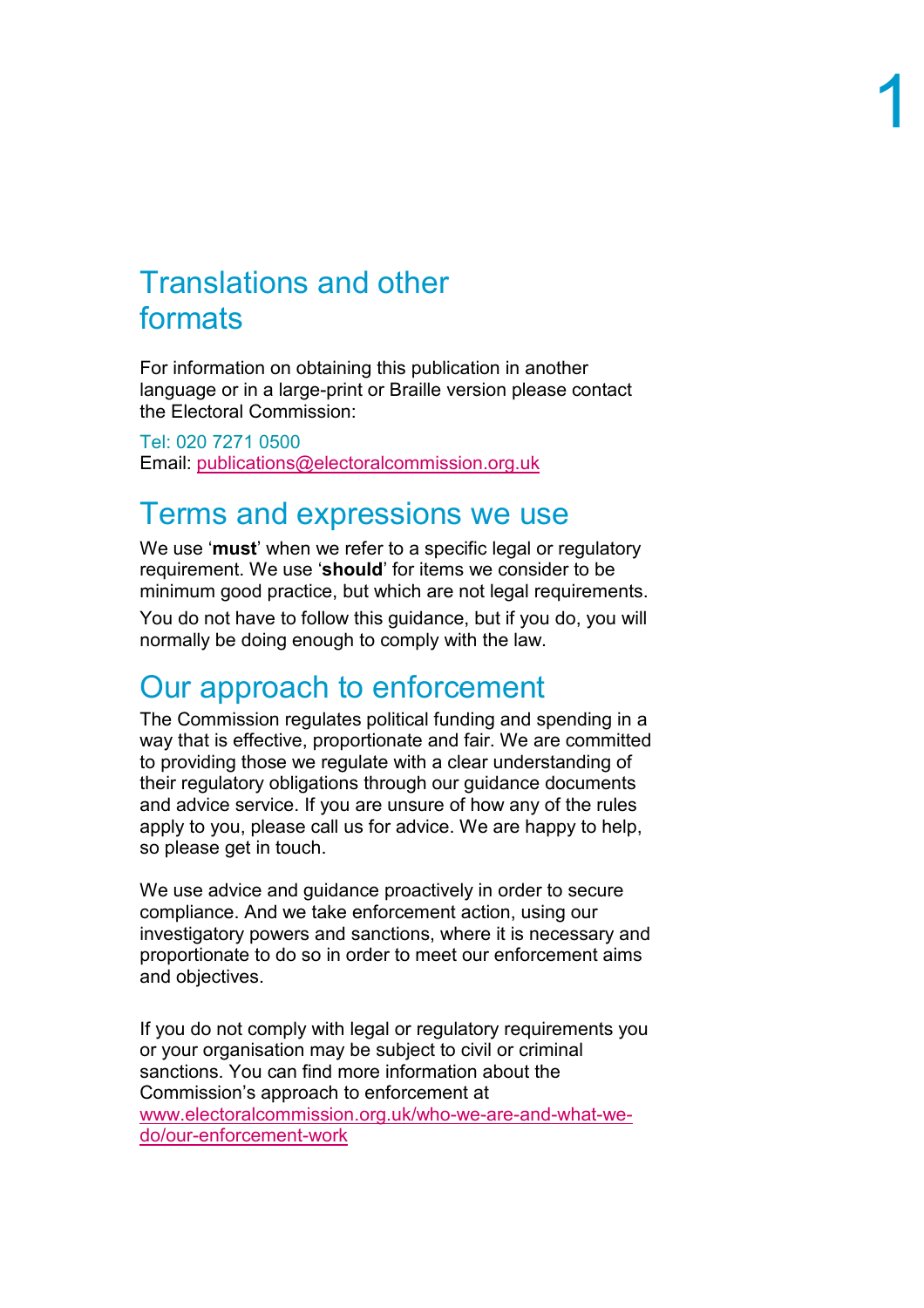### Registering as a nonparty campaigner

#### Who this document is for:

This document is for individuals and organisations who want to know whether they must register with the Electoral Commission as a registered non-party campaigner.

### This document covers:

- who can register as a non-party campaigner
- who must register as a non-party campaigner
- how to apply to register
- what happens after you have registered

#### Related documents and forms:

- [Overview of non-party campaigns](https://www.electoralcommission.org.uk/media/4147)
- [Overview of regulated non-party](https://www.electoralcommission.org.uk/media/4090) campaign activity
- Form TP1: Application to register as a non-party [campaigner](https://www.electoralcommission.org.uk/media/4177)
- [Form TP3: Renewal of registration](https://www.electoralcommission.org.uk/media/646)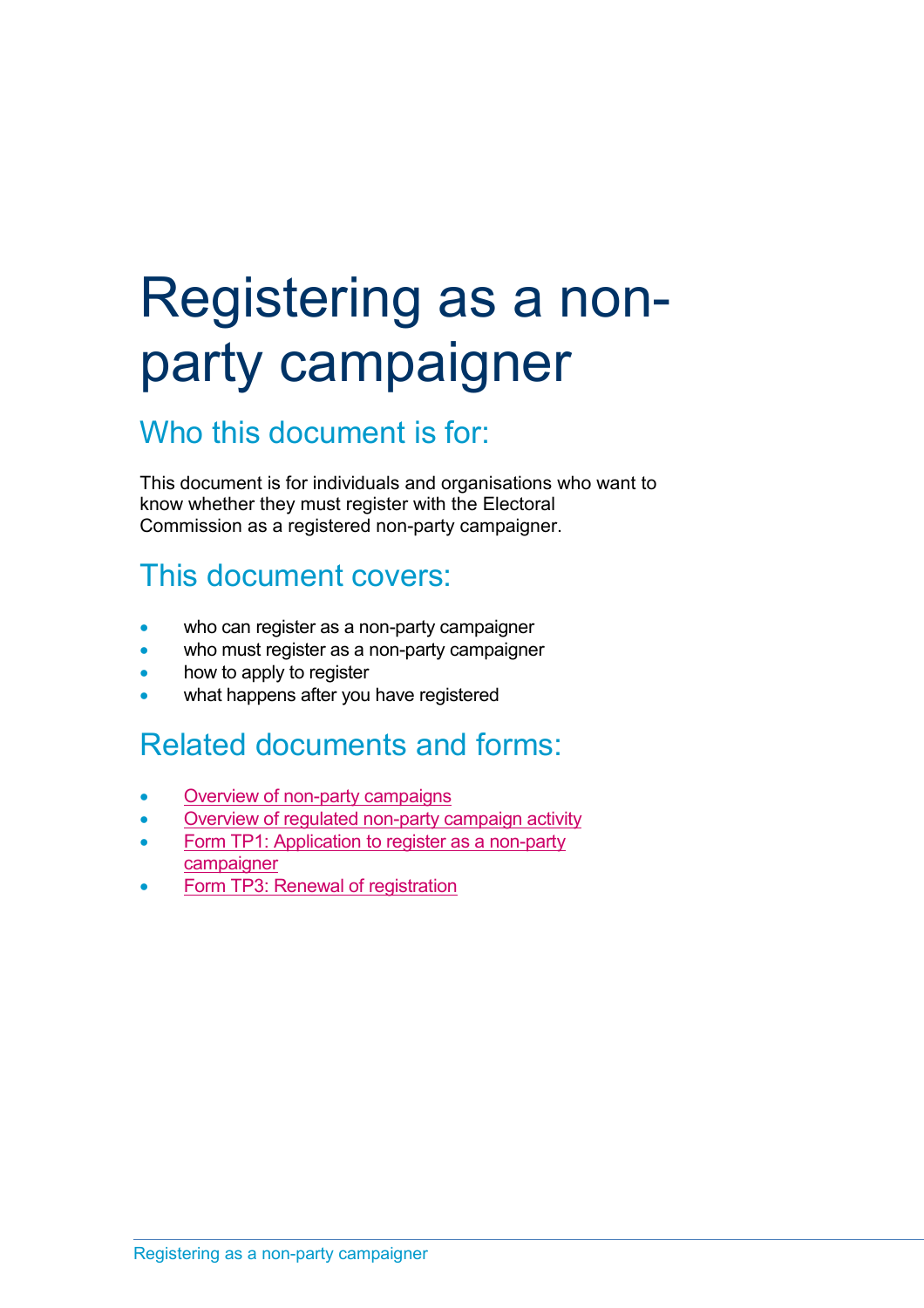## **Summary**

This document explains who can register as a non-party campaigner and when they must do so. It provides information on the registration requirements and explains what happens after you have registered.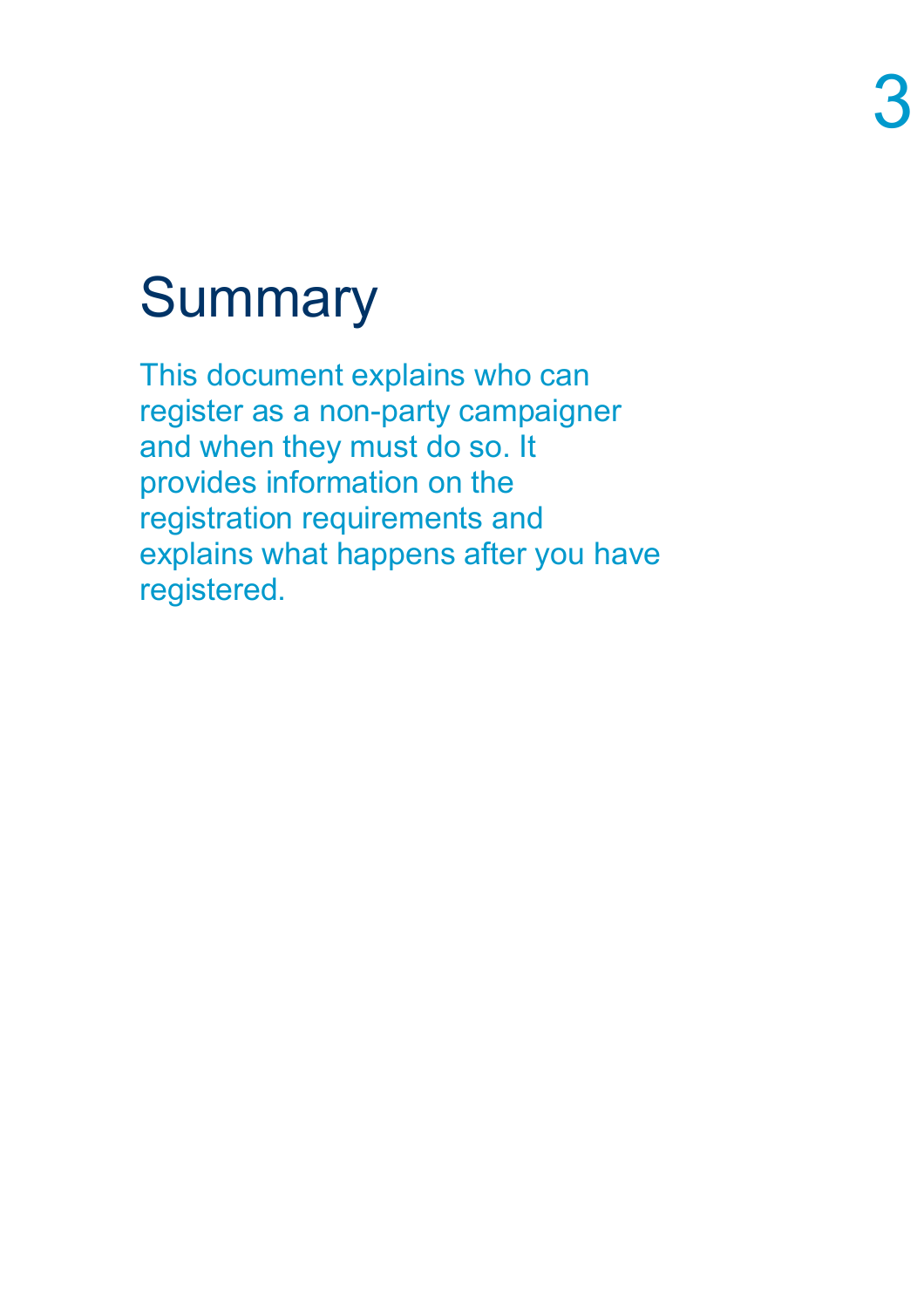### Introduction

Non-party campaigners are individuals or organisations that campaign in the run-up to elections, but are not standing as political parties or candidates.

In electoral law, these individuals or organisations are called 'third parties'. Where non-party campaigners have registered with the Electoral Commission they are called 'recognised third parties'. In our guidance we call recognised third parties 'registered non-party campaigners'.

You may want to campaign on particular issues, or for or against particular parties or candidates.

### The types of non-party campaigns

There are two types of non-party campaigns. These are:

- **Local campaigns:** non-party campaigns for or against one or more candidates in a particular constituency, ward or other electoral area.
- **General campaigns:** non-party campaigns for or against a political party, or particular categories of candidates, including campaigns on policies or issues closely associated with a particular party or category of candidates (for example candidates in a certain age group).

Different rules apply to these two types of campaigns.

General campaigns are regulated by the Electoral Commission. If you are running, or planning to run, a general campaign, you may need to register with us.

The Electoral Commission does not regulate local campaigns.

This guidance covers general campaigns only.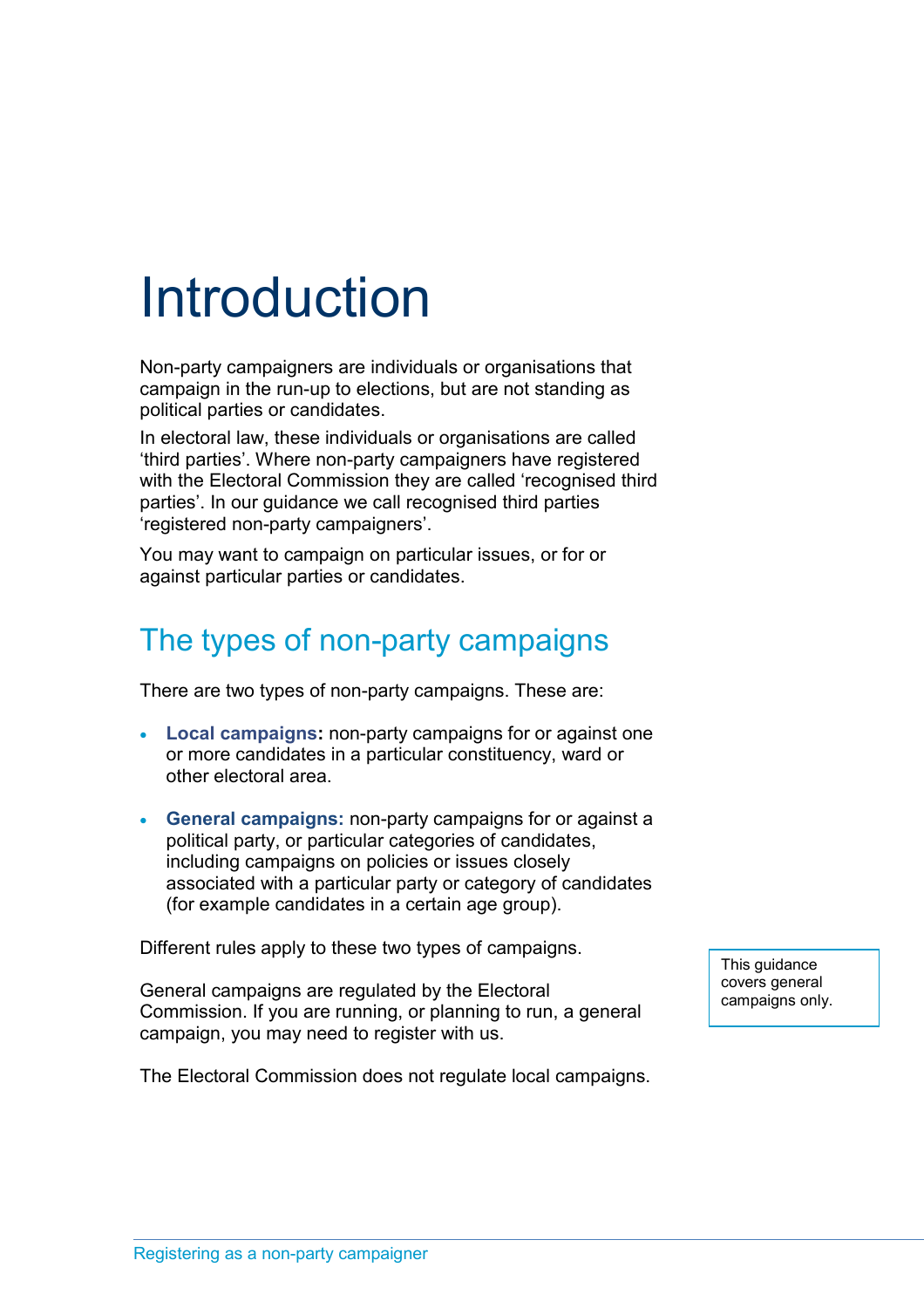### Who can register

Only the following types of individuals or organisations can register with the Electoral Commission as a registered nonparty campaigner:

- an individual registered on a UK electoral register or resident in the UK
- a UK registered political party (including 'minor' parties)
- a UK registered company which is incorporated in the UK and carries on business in the UK
- a UK registered trade union
- a UK registered building society
- a UK registered limited liability partnership which carries on business in the UK
- a UK registered friendly, industrial or provident society
- a UK based unincorporated association that carries on the majority of its business or other activities in the UK
- a body incorporated by Royal Charter
- a UK charitable incorporated organisation
- a Scottish partnership which carries on business in the UK

If you do not register, or are not eligible to register, you cannot spend more than £20,000 in England or £10,000 in any of Scotland, Wales and Northern Ireland during a regulated period on regulated campaign activity.

If you register with us, you will have a different spending limit. The spending limits will depend on which election you are campaigning in. We publish specific guidance for each election which sets out the spending limits, regulated period and reporting deadlines which you can find on our [website.](http://www.electoralcommission.org.uk/i-am-a/party-or-campaigner/non-party-campaigners) Once you are registered, there are rules you must follow on donations, spending and reporting.



You should check carefully whether your organisation is eligible to register as a non-party campaigner.

It is an offence to register if you are not eligible to do so.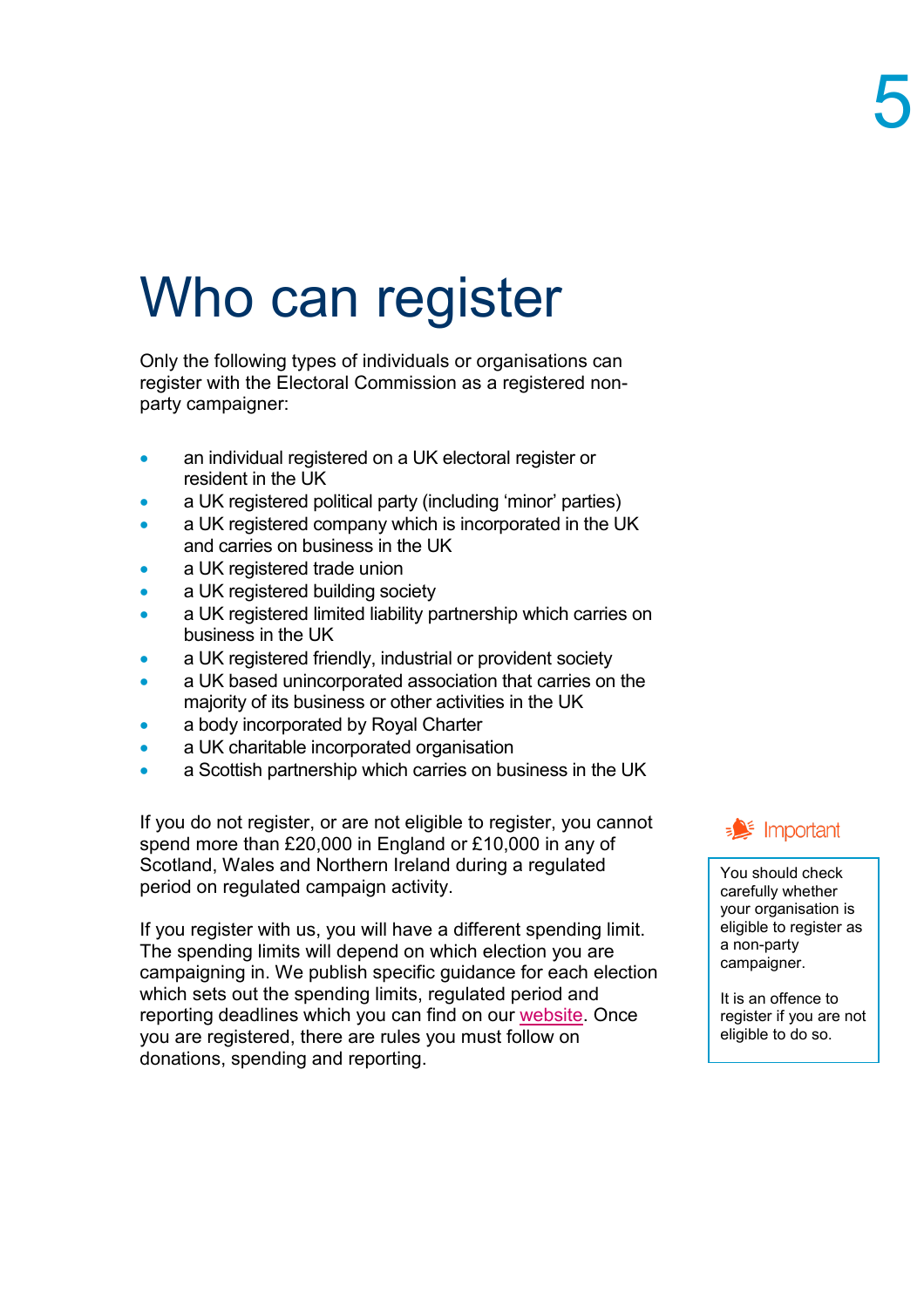### When must you register as a non-party campaigner?

In the run up to certain elections, there is a set time when the rules on spending and donations apply. We call this time the 'regulated period'. The regulated period will differ, depending on which election is being held

Campaigns are regulated in the run-up to elections to:

- the UK Parliament
- the Scottish Parliament
- the Senedd
- the Northern Ireland Assembly

If you are:

- running a 'general' campaign and;
- you spend or plan to spend more than £20,000 in England or £10,000 in any of Scotland, Wales or Northern Ireland on 'regulated campaign activity' (during a regulated period

you must register with us as a 'registered non-party campaigner'.

You can register with us at any time before or during a regulated period, but you must register with us before you spend more than these amounts on regulated campaign activity during a regulated period.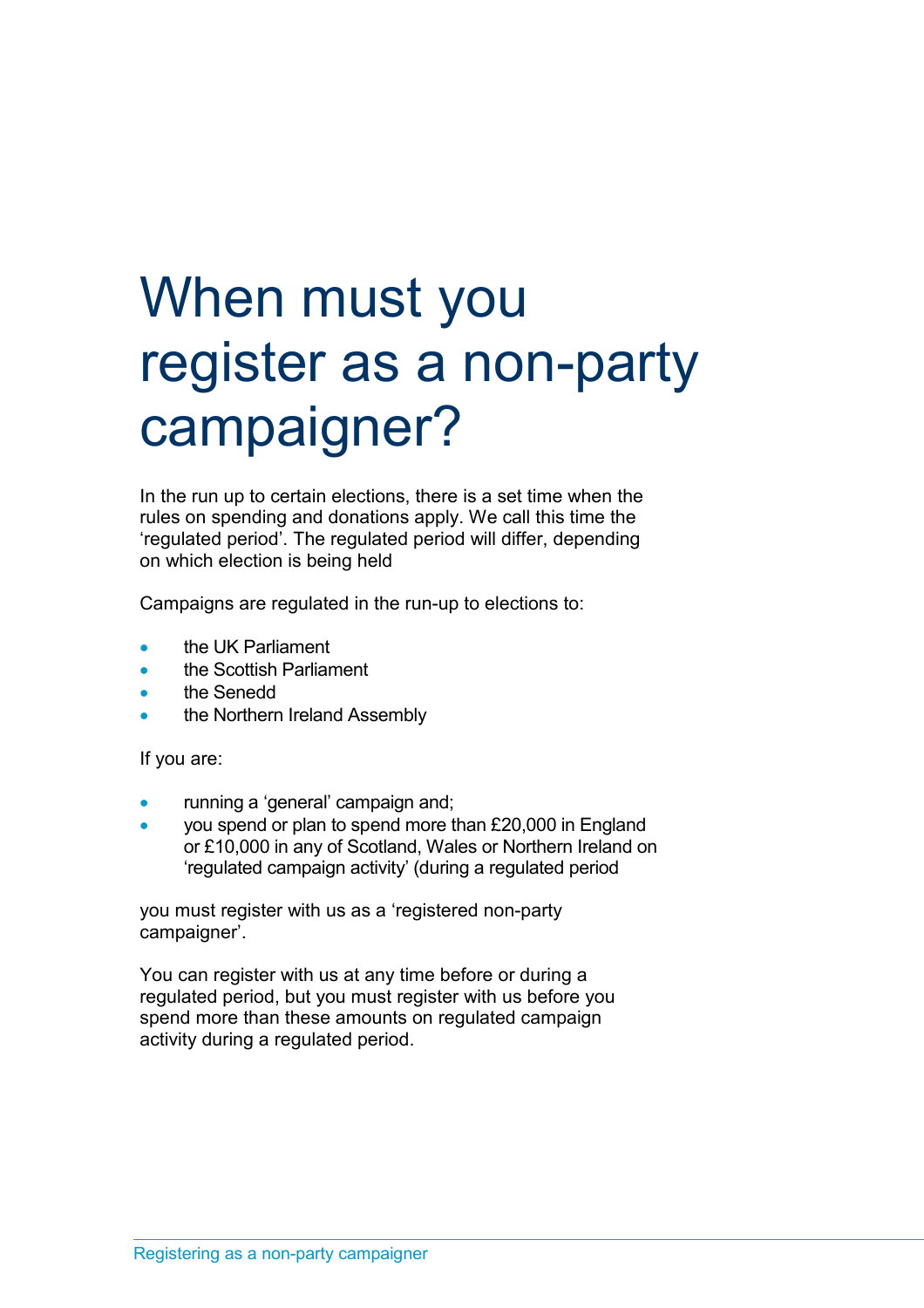### What spending counts as regulated campaign activity?

The following will be 'regulated campaign activity' if they can reasonably be regarded as intended to influence voters to vote for or against political parties or categories of candidates, including political parties or categories of candidates who support or do not support particular policies or issues (we call this the '**purpose test**'):

- press conferences or other media events that you organise
- transport in connection with publicising your campaign

As well as meeting the purpose test, spending on the following activities is only regulated if the activities are **also** aimed at, seen or heard by, or involve the public (we call this the '**public test**'): This applies to:

- the production or publication of election material
- canvassing and market research (including the use of phone banks)
- public rallies and public events

You do not need to register with us if you:

- are not spending money on regulated campaign activity, or;
- spend less than £20,000 in England or £10,000 in each of Scotland, Wales and Northern Ireland during a regulated period, or;
- are campaigning outside a regulated period

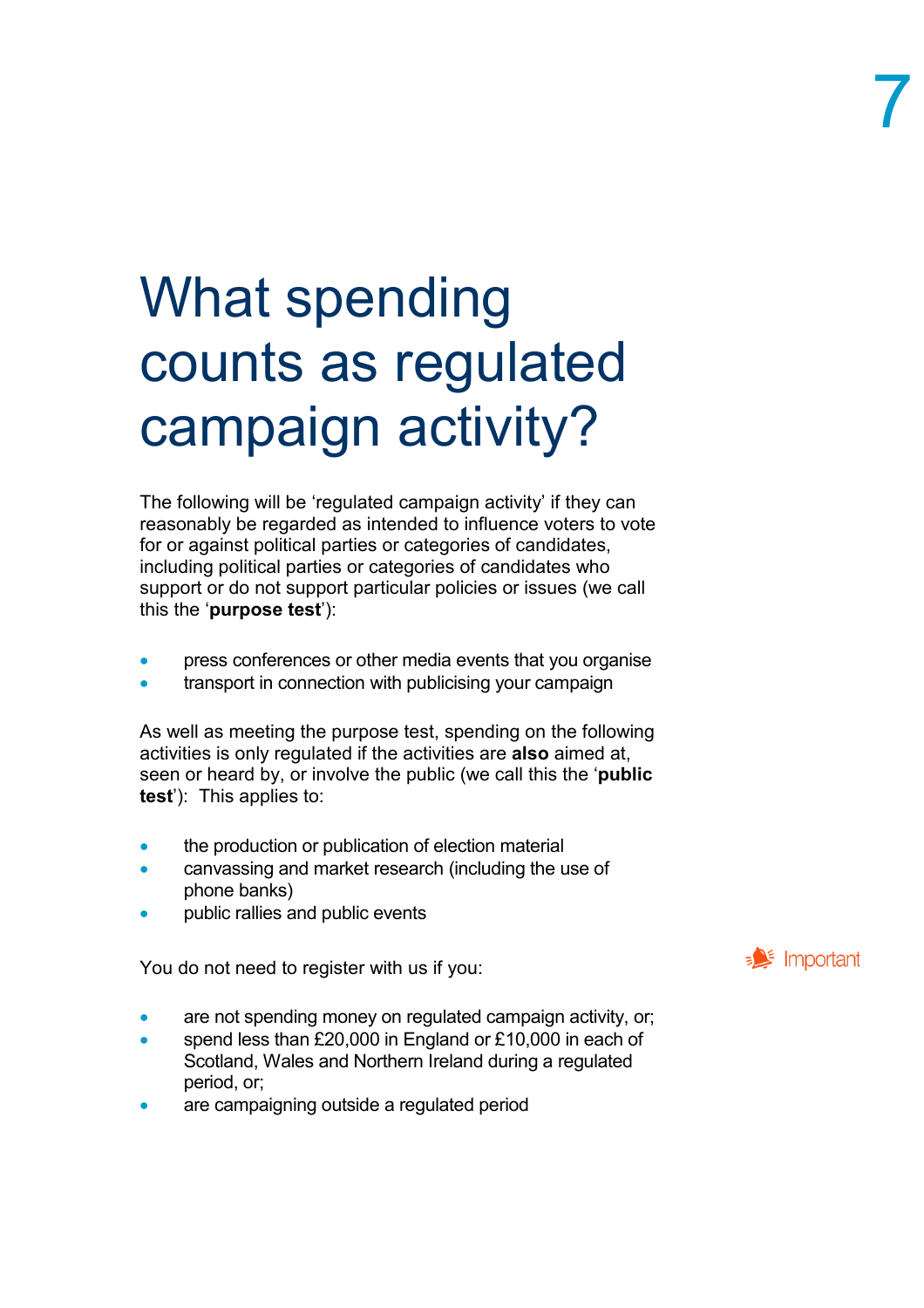### Joint campaigns

If you work together with other campaigners, this may affect your spending limit and whether you need to register as a nonparty campaigner.

You may decide to work together with other non-party campaigners on regulated campaigning as part of a coordinated plan or arrangement that is intended to achieve a common purpose. We call these campaigns 'joint campaigns'.

Individuals or organisations can work together in a joint campaign in the following ways:

- you can be a non-party campaigner working with other campaigners
- you can be involved in a 'lead campaign' as either a 'lead campaigner' or a 'minor campaigner'

If non-party campaigners work together as part of a joint campaign, their combined regulated campaign spending will count towards the spending limit of each non-party campaigner involved.

If their **combined** regulated campaign spending on the joint campaign is more than £20,000 in England or £10,000 in any of Scotland, Wales or Northern Ireland, all of the non-party campaigners involved in the joint campaign must register with us, even if their individual regulated campaign spending is below the registration limits.

If you are a 'minor campaigner' you do not need to register with us and report the details of your spending as long as you spend less than £20,000 in England and £10,000 in each of Scotland, Wales or Northern Ireland on regulated campaign spending. Your 'lead campaigner' will be responsible for reporting your regulated campaign spending as part of the joint campaign to us.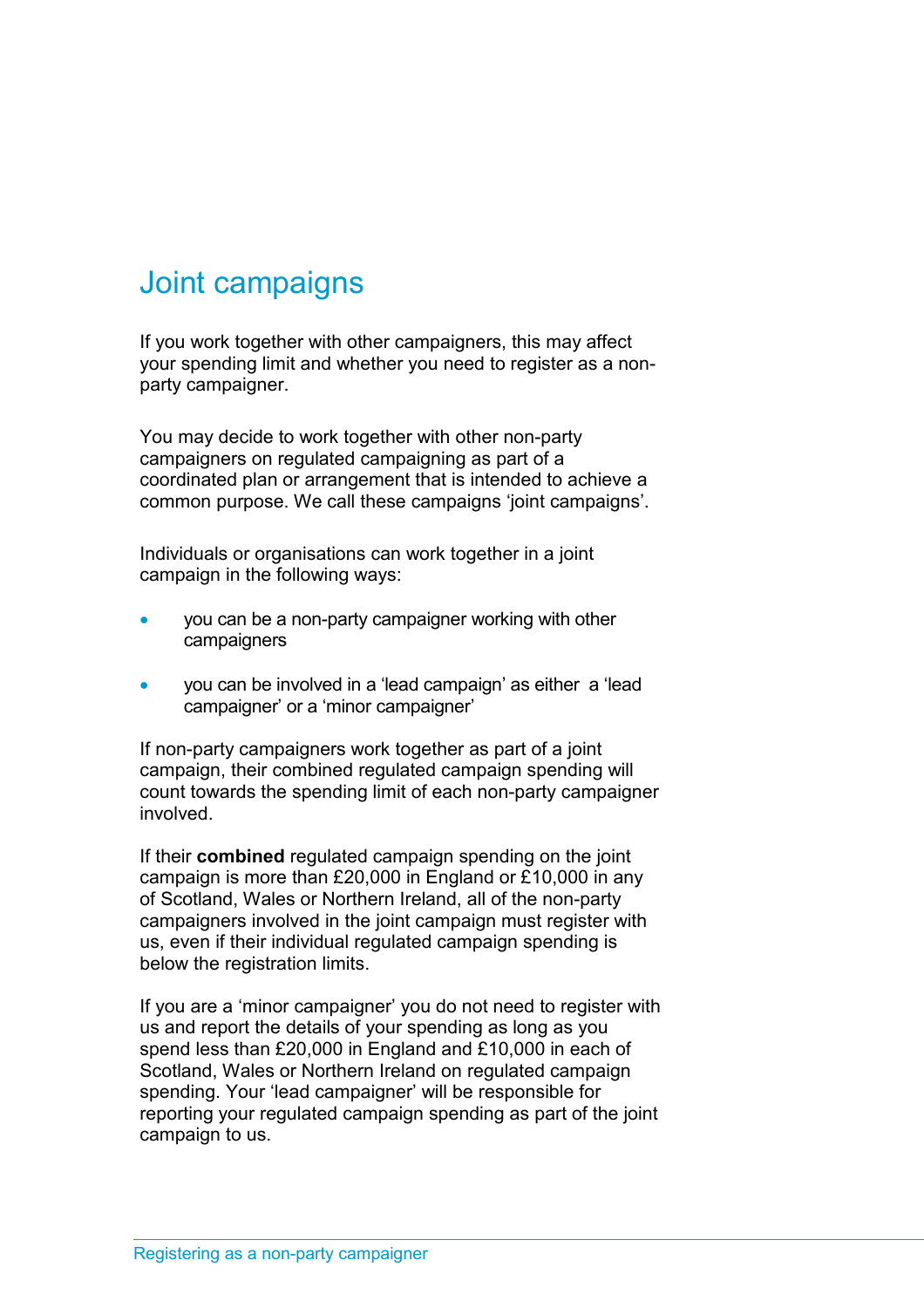If your total spending on regulated campaign activity during the regulated period (including your spending as part of the lead campaign and any other spending unconnected with the lead campaign) is no more than £20,000 in England and £10,000 in each of Scotland, Wales and Northern Ireland you will not need to register with us.

If you make a donation to another non-party campaigner but do not participate in a joint campaign in any other way, the joint campaign rules will not apply to you and you will not need to register with us.

#### Limits on spending in each constituency

During the regulated period for the UK Parliamentary general election, the maximum amount a registered or unregistered non-party campaigner can spend on regulated campaign activity in a particular parliamentary constituency is £9,750.

We call regulated campaign activity whose effects are wholly or substantially confined to a particular constituency or constituencies 'focused constituency campaigning'. You can undertake focused constituency campaigning in more than one constituency but it does not include a national campaign across the whole of a part of the UK (England, Scotland, Wales or Northern Ireland).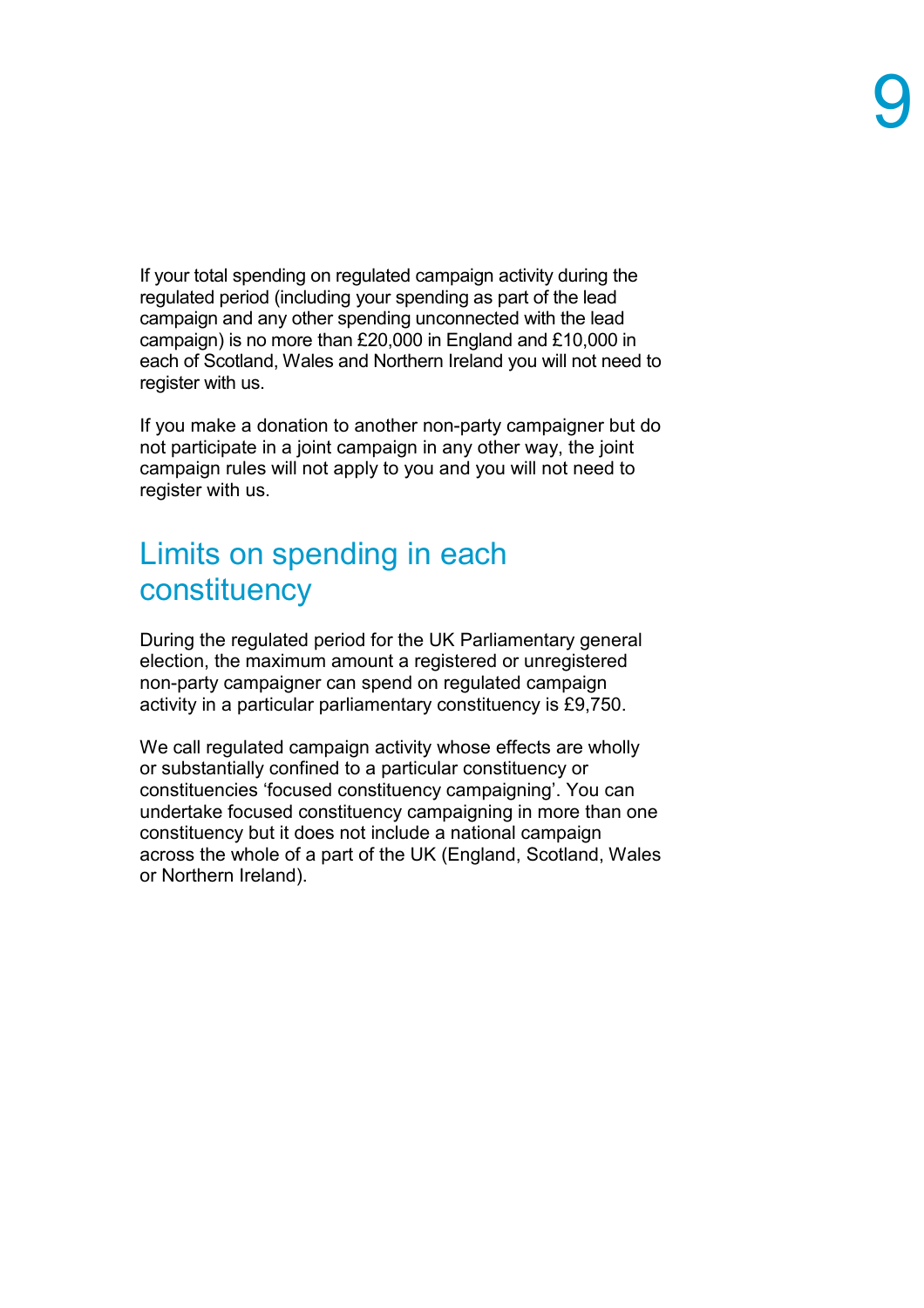#### **Registered non-party campaigners**

As a registered non-party campaigner, you must also attribute your spending on regulated campaign activity. You must attribute spending on a UK-wide campaign equally to each of the UK's 650 constituencies. If you are campaigning in only one part of the UK, you must attribute equally to each constituency in that part. In a regulated period for a UK Parliamentary general election, the spending attributed to each constituency counts towards the £9,750 limit for each constituency.

If you spend the whole £9,750 on focused constituency campaigning in a particular constituency, you will breach the constituency spending limit in that constituency if you then spend anything on any other regulated campaign activity that must be attributed to that constituency.

There are 533 parliamentary constituencies in England, 59 in Scotland, 40 Wales and 18 in Northern Ireland.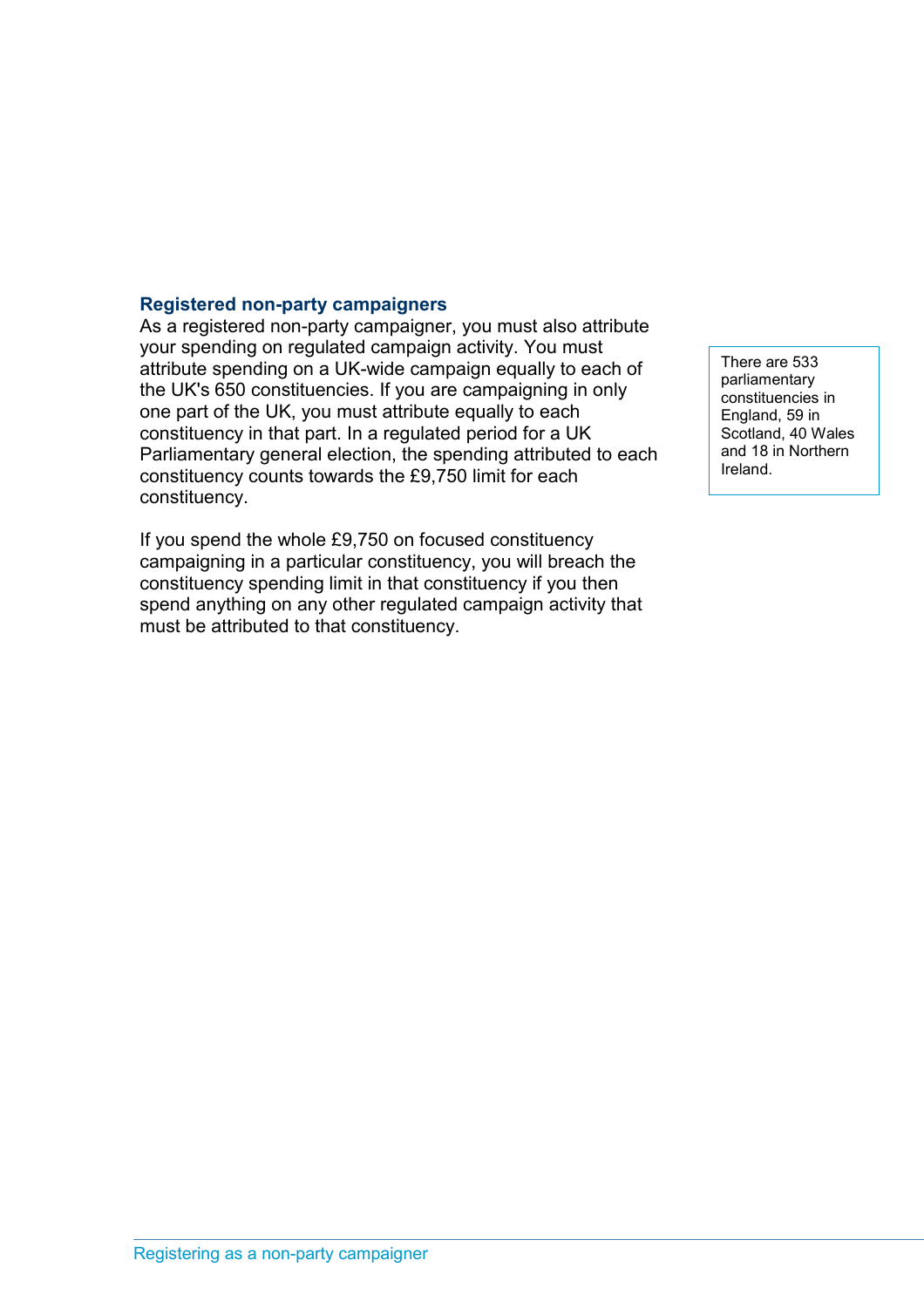### How to apply to become a registered non-party campaigner

If you want to register, you can make an online application by visiting PFR [Online.](https://pefonline.electoralcommission.org.uk/Default.aspx) Alternatively, you can register by filling in [Form TP1](https://www.electoralcommission.org.uk/media/4177) and sending a signed copy of the form to us by email.

When we receive your application, we will consider the information you have provided and confirm in writing when your notification is in force.

Your registration lasts for 15 months from the date on which you delivered a registration notification to us, but if it is due to expire during a regulated period it will be automatically extended until the end of that regulated period.

If you want to renew your registration, you must send us **Form** [TP3](https://www.electoralcommission.org.uk/media/646) no sooner than one month prior to the 12 month anniversary of your original notification and no later than three months after that date. Your notification will expire if you do not submit your renewal to us during this time.

If your notification expires and you want to re-register, you will need to make a new application.

You can also renew using PFR [Online.](https://pefonline.electoralcommission.org.uk/Default.aspx)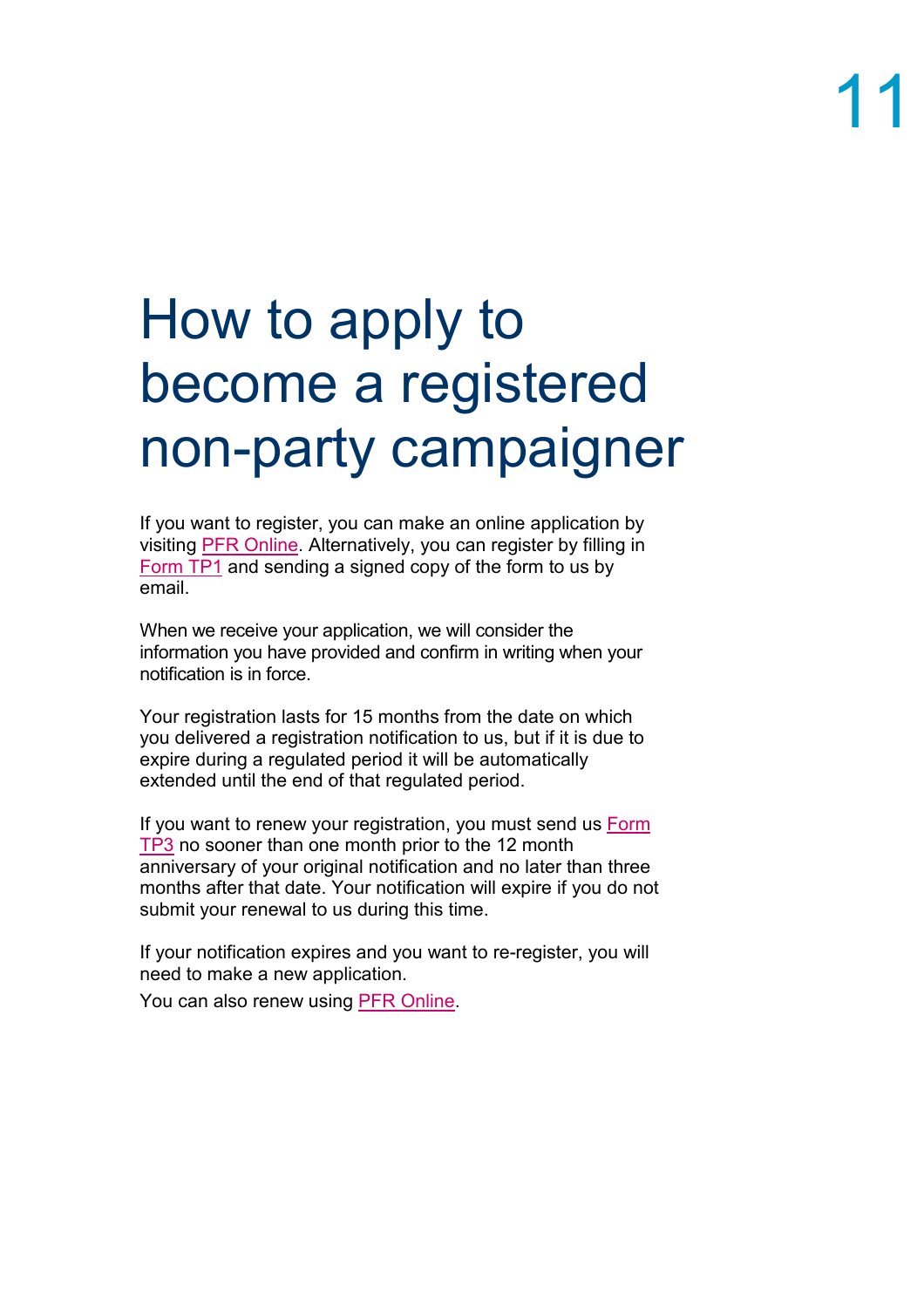### What information do I need to provide?

You must provide:

- the name and address of the individual or organisation submitting the application
- details of the 'responsible person', if required
- details of the organisation's 'relevant participators' and other persons, if required
- the authorisation of the organisation's secretary (or an individual acting in a similar capacity), if required

### The responsible person

As part of the application you must appoint a responsible person. This person is responsible for making sure that the registered nonparty campaigner follows the rules on spending, donations and reporting.

If you are applying to register as an individual, you will automatically be the responsible person. If you are a UK registered political party, the registered treasurer of the party will automatically be the responsible person. 'Minor' political parties must nominate a responsible person as they do not have a registered treasurer.

All other categories of non-party campaigners must nominate someone to act as the responsible person when making an application to register.

 $\equiv$  Important

If you are registered as an individual non-party campaigner or already act as the responsible person for another registered non-party campaigner, you cannot be appointed as the responsible person for another registered nonparty campaigner.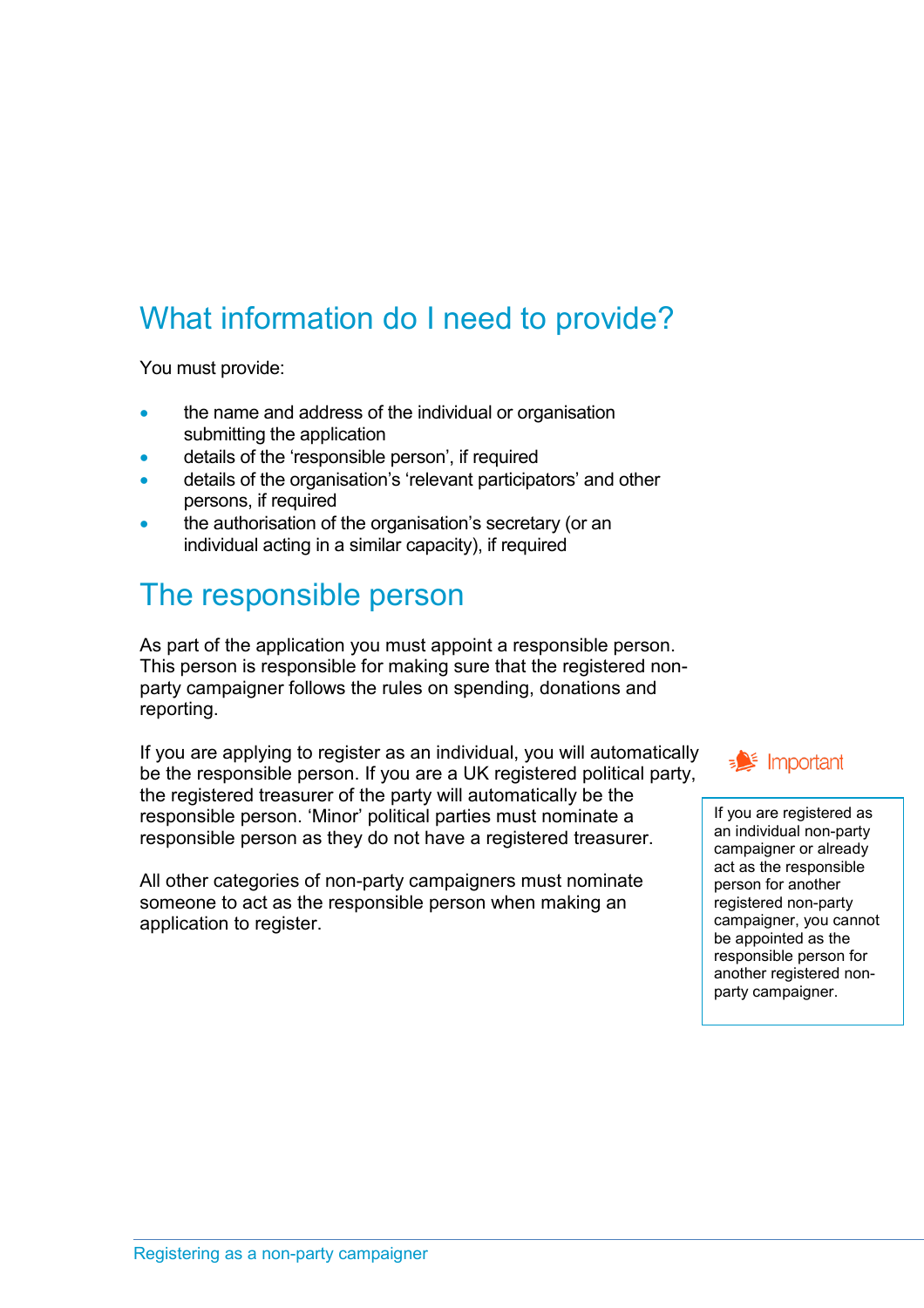### Relevant participators

As part of an application to register with us, some organisations must provide the names of the people that make up their governing bodies or committees. In law these people are called 'relevant participators'.

The following organisations must provide the names of their relevant participators:

| <b>Organisation</b>                                      | <b>Relevant participators</b>                                                                                                                                                                  |
|----------------------------------------------------------|------------------------------------------------------------------------------------------------------------------------------------------------------------------------------------------------|
| Registered                                               | Directors of the company                                                                                                                                                                       |
| company                                                  |                                                                                                                                                                                                |
| <b>Trade Union</b>                                       | Officers of the trade union                                                                                                                                                                    |
| <b>Building Society</b>                                  | Directors of the society                                                                                                                                                                       |
| <b>Limited Liability</b><br>Partnership                  | Members of the Limited Liability<br>Partnership                                                                                                                                                |
| <b>Friendly Societies</b>                                | Members of the society's managing<br>committee                                                                                                                                                 |
| Industrial and<br>Provident<br><b>Societies</b>          | Members of the society's managing<br>committee or other directing body                                                                                                                         |
| Unincorporated<br>Associations                           | Where the body has more than 15<br>members and has officers or a governing<br>body, those officers or members of the<br>governing body; where it has 15<br>members or less, the body's members |
| <b>Bodies</b><br>Incorporated by<br><b>Royal Charter</b> | The body's officers or members of its<br>governing body                                                                                                                                        |
| <b>Scottish</b><br>Partnerships                          | The partners                                                                                                                                                                                   |
| <b>UK Charitable</b><br>Incorporated<br>Organisation     | The charity trustees                                                                                                                                                                           |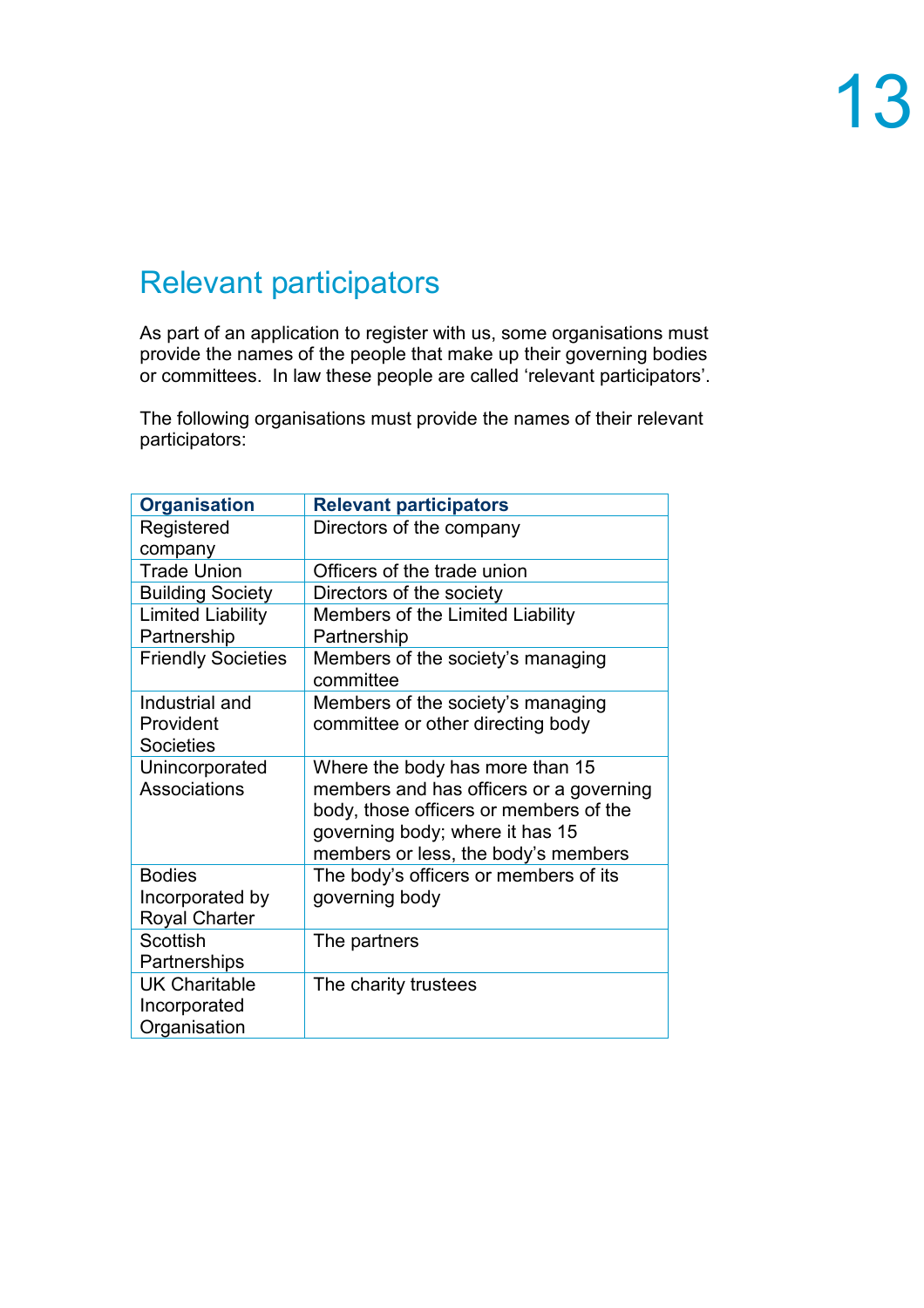### What do you need to do after you have registered?

Once you have registered with us, you must comply with spending and donations controls and reporting requirements.

As an overview, you must:

- have a system in place for authorising spending on regulated campaign activity
- keep invoices and receipts for payments over £200 made as part of your spending on regulated campaign activity
- report to us after the election your spending on regulated campaign activity if you have spent more than £20,000 in England or more than £10,000 in any of Scotland, Wales or Northern Ireland
- check that you can accept any donations you receive that are over £500 and record them
- comply with the reporting requirements for donations you receive for spending on regulated campaign activity

In addition, during a UK Parliamentary general election regulated period:

- you must report certain donations before and after the election
- you must provide us with a list of constituencies in which your regulated campaign spending was more than £7,800
- you may need to provide us with a statement of accounts after the election